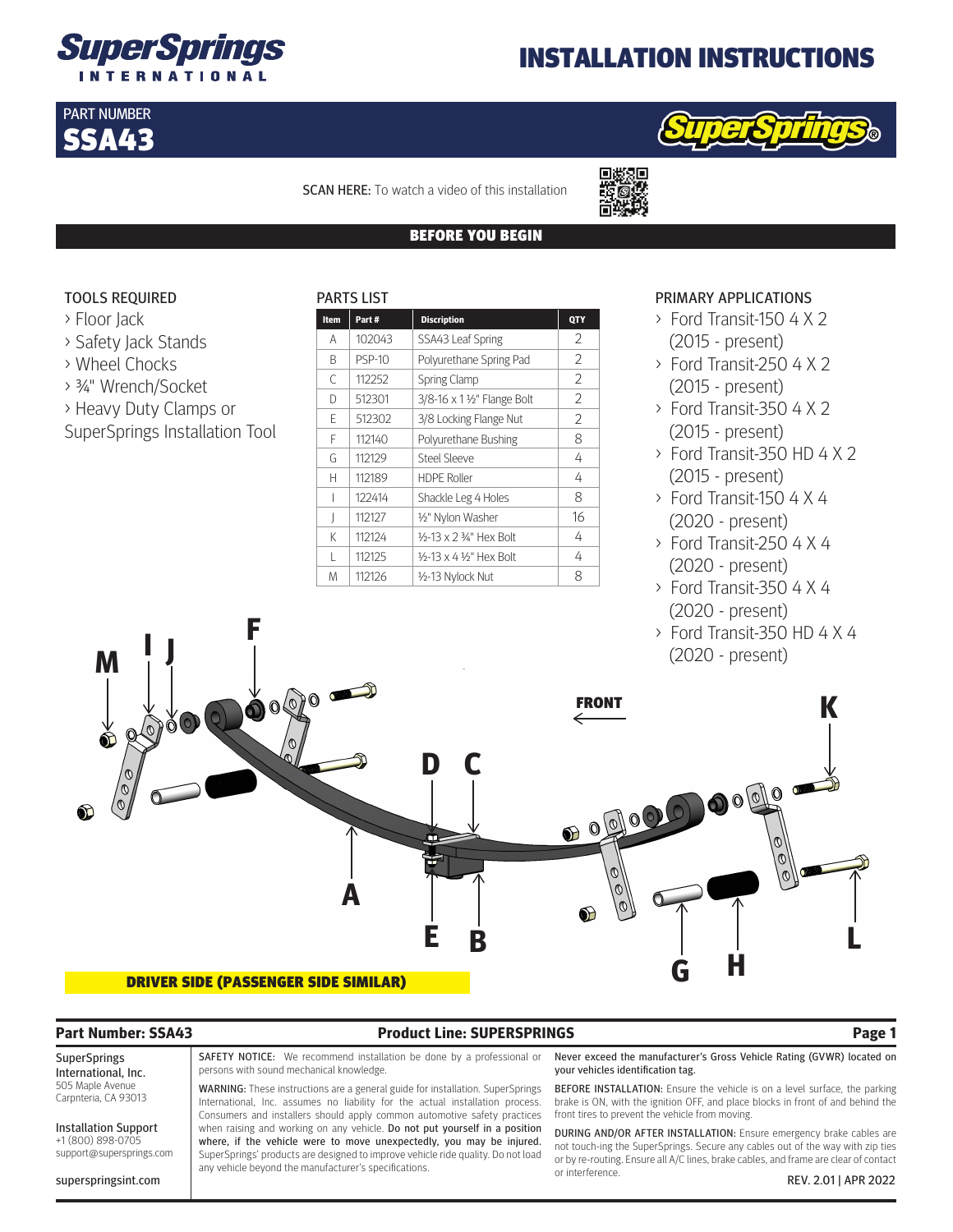

# INSTALLATION INSTRUCTIONS





IMPORTANT NOTICE: Your part may have been loosely preassembled to show the final product as it will be once installed on your vehicle. Please disassemble the product before proceeding to the installation.

## INSTALLATION

1. Positioning the vehicle – Vehicle must be on level solid surface. Ensure emergency brake is ON and Ignition is OFF. Place chocks in front and rear of the front tires to prevent the vehicle from moving.

2. Jacking up vehicle – Jack up the vehicle and support the frame with jack stands so that the axle is hanging with tires slightly off the ground. You may remove the wheel for easier installation access but it is not required.

3. Remove Shackle Bolts and Rollers – Using a ¾" wrench and a ¾" socket and ratchet, remove the bolts, nuts and roller assemblies from the front and rear of the shackles and set aside. Rotate the shackles toward the center and parallel to the SuperSprings.

4. Mount the SuperSprings on top of the factory spring-plate – Take note of the position labels on the SuperSprings. They are Driver Side and Passenger Side specific and the end with the label MUST go toward the front of the vehicle.

A. Slip the SuperSprings with attached Spring Pad through the wheel well or slide it in from behind the vehicle, positioning the Spring Pad into the trough on top of the factory spring-plate with the open end of the clip with bolt attachment toward the wheel (open end of clip away from frame). This will also ensure that the threaded ends of the shackle bolts are also toward the wheel (away from the frame).

5. Attach front shackle – Rotate the front shackle legs down on both sides of the factory spring-pack. Using ITL-1 / ITL-8 or other high capacity clamps, compress the SuperSprings and factory leaf pack together so that the rollers and hardware can be installed below the bottom leaf. Ensure that the threads of the bolts are facing out away from the frame.

A. On vehicles with STAMPED steel leaf spring mounts, either the lower (less preload) or middle hole may be used.

**B.** On vehicles with CAST steel leaf spring mounts, the middle hole MUST be used.

C. The top shackle bolts and nuts are torqued at the factory and should not be tightened.

| <b>Part Number: SSA43</b>                                                    | <b>Product Line: SUPERSPRINGS</b>                                                                                                                                                                                                                                                               | Page 2                                                                                                                                                                                                                                               |  |
|------------------------------------------------------------------------------|-------------------------------------------------------------------------------------------------------------------------------------------------------------------------------------------------------------------------------------------------------------------------------------------------|------------------------------------------------------------------------------------------------------------------------------------------------------------------------------------------------------------------------------------------------------|--|
| <b>SuperSprings</b><br>International, Inc.                                   | <b>SAFETY NOTICE:</b> We recommend installation be done by a professional or<br>persons with sound mechanical knowledge.                                                                                                                                                                        | Never exceed the manufacturer's Gross Vehicle Rating (GVWR) located on<br>your vehicles identification tag.                                                                                                                                          |  |
| 505 Maple Avenue<br>Carpnteria, CA 93013                                     | <b>WARNING:</b> These instructions are a general guide for installation. SuperSprings<br>International, Inc. assumes no liability for the actual installation process.<br>Consumers and installers should apply common automotive safety practices                                              | <b>BEFORE INSTALLATION:</b> Ensure the vehicle is on a level surface, the parking<br>brake is ON, with the ignition OFF, and place blocks in front of and behind the<br>front tires to prevent the vehicle from moving.                              |  |
| <b>Installation Support</b><br>+1 (800) 898-0705<br>support@supersprings.com | when raising and working on any vehicle. Do not put yourself in a position<br>where, if the vehicle were to move unexpectedly, you may be injured.<br>SuperSprings' products are designed to improve vehicle ride quality. Do not load<br>any vehicle beyond the manufacturer's specifications. | <b>DURING AND/OR AFTER INSTALLATION:</b> Ensure emergency brake cables are<br>not touch-ing the SuperSprings. Secure any cables out of the way with zip ties<br>or by re-routing. Ensure all A/C lines, brake cables, and frame are clear of contact |  |
| superspringsint.com                                                          |                                                                                                                                                                                                                                                                                                 | or interference.<br>REV. 2.01   APR 2022                                                                                                                                                                                                             |  |